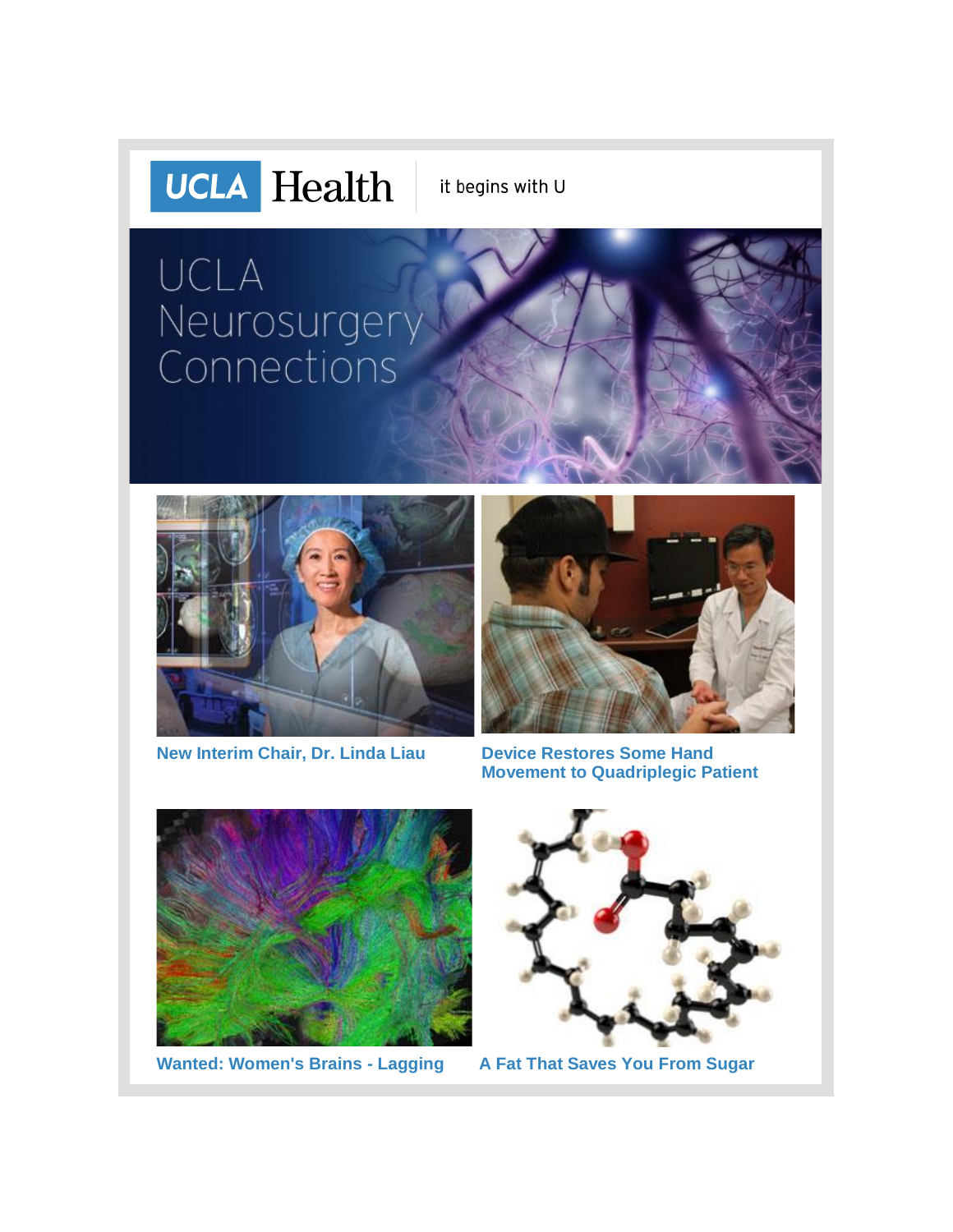## **[Research on Female Concussions](http://r20.rs6.net/tn.jsp?f=001c8bGtucjeXncnDznvR1rOzshjXCEHfONCvDDXkLbrmNZ8M_UV9m3cvrubuBmjtbf-c8LmvECzMm4woaTQ9ZNh_4WzrUWXdsvu04THMs6HqZZ_-u6yg_6ejBR2iCL10XYO7vS8gkzfaTAO1AF1qptdq7SOC6Xhr8dKDHTZGzOieLeuPlV2qqjSd_TzpZ9o8MBeOX6fmhxHZS3O3qfqzoPT_cXz4UIDMbShwiCLEXax7dZRqmYO1MbCkiy_Ktrp6dYvk3iNxAyPzzoBkV_LgufFSVFFeYUDkYiCA1lXPLyNirGkjjYPFxoqbS1KWK2-Trie01VhHVbkRiQVa9ZESLNn42ZACqKtLjxqxZ2bKIgqhyZRbVNh2uMPPdvjRcHb1DO-7NxEaFSfO4i5y3DQTqVRQ==&c=hM2CddXhh2-t0E30dGdxyOCGL3dhA1bj5N7qMuCsx-hjJNSYeKoEfQ==&ch=VDxJ7TXg4idtI3RzrBuNsBrfkxaAFA_4Q1AbIJo0BffnaJAOBzzWOw==)**

#### **Download the new UCLA Neurosurgery App**

The UCLA Department of Neurosurgery app serves as a comprehensive resource for preparation for neurosurgical procedures, department contact information, and local and onsite hospital amenities. **[Download and learn more »](http://r20.rs6.net/tn.jsp?f=001c8bGtucjeXncnDznvR1rOzshjXCEHfONCvDDXkLbrmNZ8M_UV9m3cuToK-htozrYkBZSPAF446YkJKll0OPvWxPdR209pXbTyh5GFWD4gDfsF3MImJbIT_TEzE9YYbebYGZVKOL1Mx7xKAsPKOmV1qj-w27_s8e2xRMbRuzBTVRNByj2_-dVhcW5Y6kdgpepWthnmhHti75PFrfnz1F8TxXXIzONoBEnZILrGEqDC1uHWufW2PXJLZ7mbXNPym41o0bN2CopE0P2DaMT7Z3Nuc3B_ktuPVdHg9rym7ASwPOHZbO8ocOBoVYzYfqYdNnlOxqGQWzYf-1beDKSk1-E8AMKbICoZDSzluKfYpFfjnD36Qi2CGlU2uZtIkCtFeIY&c=hM2CddXhh2-t0E30dGdxyOCGL3dhA1bj5N7qMuCsx-hjJNSYeKoEfQ==&ch=VDxJ7TXg4idtI3RzrBuNsBrfkxaAFA_4Q1AbIJo0BffnaJAOBzzWOw==)**



## **Faculty Spotlight**

#### **Luke Macuszyn, MD**

Dr. Luke Macyszyn is an Assistant Professor in UCLA and a member of the Comprehensive Spine Center in Santa Monica.

He specializes in the surgical treatment of complex spinal disorders with an emphasis on the correction of spinal deformities in adolescents and adults. **[Read more »](http://r20.rs6.net/tn.jsp?f=001c8bGtucjeXncnDznvR1rOzshjXCEHfONCvDDXkLbrmNZ8M_UV9m3cuB8PKEqW5-MPNQoR_SoLc9h4IBow0WMRbPFvcnXXIKe3lXshqYNZ5G8nVWwXhHlSwPNRD3LHaaWqN2U1EyiJOAFHT8G-REAmGa7CY8OCqPSQPIN7_EI6B5fXOHQzrYsW4JsYTdCoLpsRkZYytlyXj9U_Asl-KIx6QgwLkx9PJzRMs6iyHwG25WtaMFDe5kQzfZFOYAUh0dDp-Z7ImQjNPULdRGtVa3BxQKWNS5AXZ000sV1swX4_nshyiFKA7ijDTolYVK2gq5NNCeMnsuJiBbZ-L9FavS748_CwbOBLk8-FANwsn5WCI8=&c=hM2CddXhh2-t0E30dGdxyOCGL3dhA1bj5N7qMuCsx-hjJNSYeKoEfQ==&ch=VDxJ7TXg4idtI3RzrBuNsBrfkxaAFA_4Q1AbIJo0BffnaJAOBzzWOw==)**

## **Value-Based Neurosurgery**

#### **2015-2016 Clinical Outcomes Report** The faculty and staff of the UCLA Department of Neurosurgery are delighted to present this update on our Quality Program. In this edition, we focus on specific programs and diagnoses within Neurosurgery and report on quantitative outcome measures that are relevant to patients with these diagnoses. **[Read more »](http://r20.rs6.net/tn.jsp?f=001c8bGtucjeXncnDznvR1rOzshjXCEHfONCvDDXkLbrmNZ8M_UV9m3cvrubuBmjtbfcRIMIXztOFzhrzBIVpYEEXW9LI3k4vZYalyoX6sgUSKA_91_zJ05K3AUBx0PuR8woD7JttBeg2JNudgdzleTcaRH93gIHwfehsm-6XTdy2M_lvuJ1l34Aj9tGumElEOPMe-zGMTFK6xLUJIiq_M7GsGV9c2VUTt5Qhu-Bxf5AtZlqs9qqCpQ430xzDM9KE8bMPRAWhTU1u8G_-2UlDy-2FeVK8L15dtamBX7eCfRiav-46t0CGZIW1taqW_iKKG37cE5tkgZSh-gb9b4X226Z3PyIDftLA9niKzkPiGhBtYZB6f5SM3Pu3-sAPQvRYu1zlMJsa58vNg=&c=hM2CddXhh2-t0E30dGdxyOCGL3dhA1bj5N7qMuCsx-hjJNSYeKoEfQ==&ch=VDxJ7TXg4idtI3RzrBuNsBrfkxaAFA_4Q1AbIJo0BffnaJAOBzzWOw==) [View PDF »](http://r20.rs6.net/tn.jsp?f=001c8bGtucjeXncnDznvR1rOzshjXCEHfONCvDDXkLbrmNZ8M_UV9m3cvrubuBmjtbfzBpzclfwTNTjWjrSeXV2FAavZjlfS4VeeW7y6G4fRKGoBKr6l4YECHm9e4X_as7pk4zYbqnVXxEAzACEyf33BpXR8rFrs3UAR-DCUmLGqaq1lNgFeXW8C6ougjIlBp-9GDA3CxSvzkn45s0MPfb9DRz9RxfNokb7uqNEenEdrpsNaElhQAYG4uuS1yiXSK7qWtf5-xSzM5tpdlwhnpSlY_yz0Fi6rikl7A4p9c3Y3PyJeblavFQNRDPUFzWCRN5IGib_Ji_zif5OddERYRjCuEaSDE6MYuWkhDVuusrh7iIxjYn77u6SvFvHqNrIU6i7H03kQtOkDHcWanp7blMixVTr_ll30AeGLgv50GkUaptWlh3kem5gWGVrdWG1NFYmW_L581khFuREy-OLeUcCyFQAWq5QaBbP&c=hM2CddXhh2-t0E30dGdxyOCGL3dhA1bj5N7qMuCsx-hjJNSYeKoEfQ==&ch=VDxJ7TXg4idtI3RzrBuNsBrfkxaAFA_4Q1AbIJo0BffnaJAOBzzWOw==)**